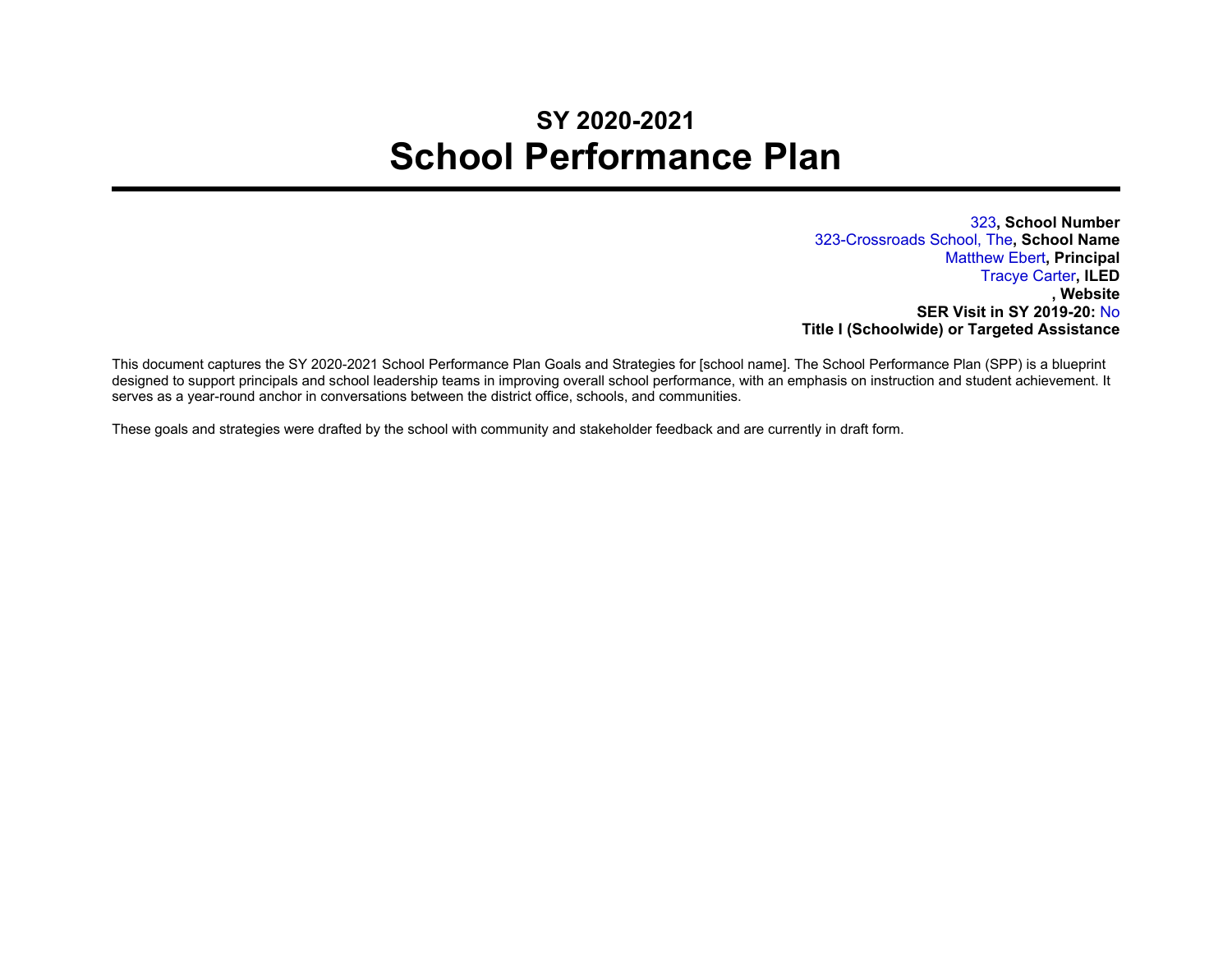| <b>Literacy Plan</b>                                                                                                                                                                                                                                                                                                                                                                                                                          |                                                                                                                             |  |
|-----------------------------------------------------------------------------------------------------------------------------------------------------------------------------------------------------------------------------------------------------------------------------------------------------------------------------------------------------------------------------------------------------------------------------------------------|-----------------------------------------------------------------------------------------------------------------------------|--|
| <b>SMART Goal #1</b>                                                                                                                                                                                                                                                                                                                                                                                                                          | 60% of students will make progress towards typical growth as according to iReady between the first and final<br>diagnostic. |  |
| <b>Evidence-Based Strategy 1:</b><br>Allow for Spaced and Repeat Practice through assigned work out of class & work during class with opportunities for feedback to & from students.<br>Repeat practice spaced over time--such as having students recall information from earlier in the course--helps solidify their learning. (This<br>language is taken directly from Clemson University Office of Teaching Effectiveness and Innovation). |                                                                                                                             |  |
| <b>Evidence-Based Strategy 2:</b>                                                                                                                                                                                                                                                                                                                                                                                                             |                                                                                                                             |  |
| <b>Evidence-Based Strategy 3:</b>                                                                                                                                                                                                                                                                                                                                                                                                             |                                                                                                                             |  |

| <b>Literacy Plan</b>              |  |  |
|-----------------------------------|--|--|
| <b>SMART Goal #1</b>              |  |  |
| <b>Evidence-Based Strategy 1:</b> |  |  |
| <b>Evidence-Based Strategy 2:</b> |  |  |
| <b>Evidence-Based Strategy 3:</b> |  |  |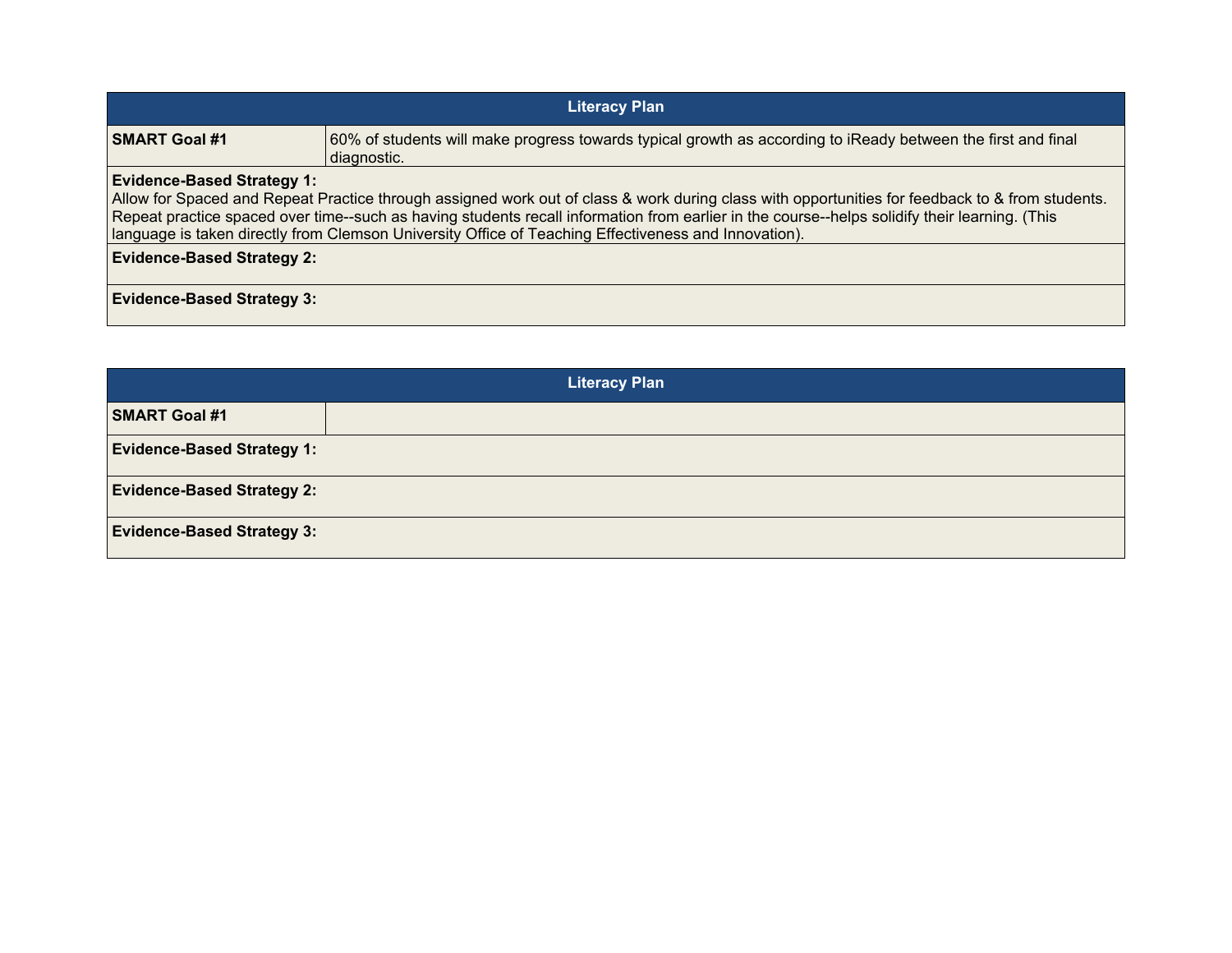| <b>Math Plan</b>                                                                                                                                                                                                                                                                                                                                                                                     |                                                                                                             |  |
|------------------------------------------------------------------------------------------------------------------------------------------------------------------------------------------------------------------------------------------------------------------------------------------------------------------------------------------------------------------------------------------------------|-------------------------------------------------------------------------------------------------------------|--|
| <b>SMART Goal</b>                                                                                                                                                                                                                                                                                                                                                                                    | 60% of students will achieve typical progress towards growth goals as set by iReady on the Math Diagnostic. |  |
| <b>Evidence-Based Strategy 1:</b><br>Give Feedback to Students regularly—on work that is a low stakes grade—in a feedback loop. Think "homework", classwork and quizzes.<br>Encourage students to evaluate their own assessment results. (this language is taken directly from the University of Clemson's Office of Teaching<br>Effectiveness and Innovation).<br><b>Evidence-Based Strategy 2:</b> |                                                                                                             |  |
| <b>Evidence-Based Strategy 3:</b>                                                                                                                                                                                                                                                                                                                                                                    |                                                                                                             |  |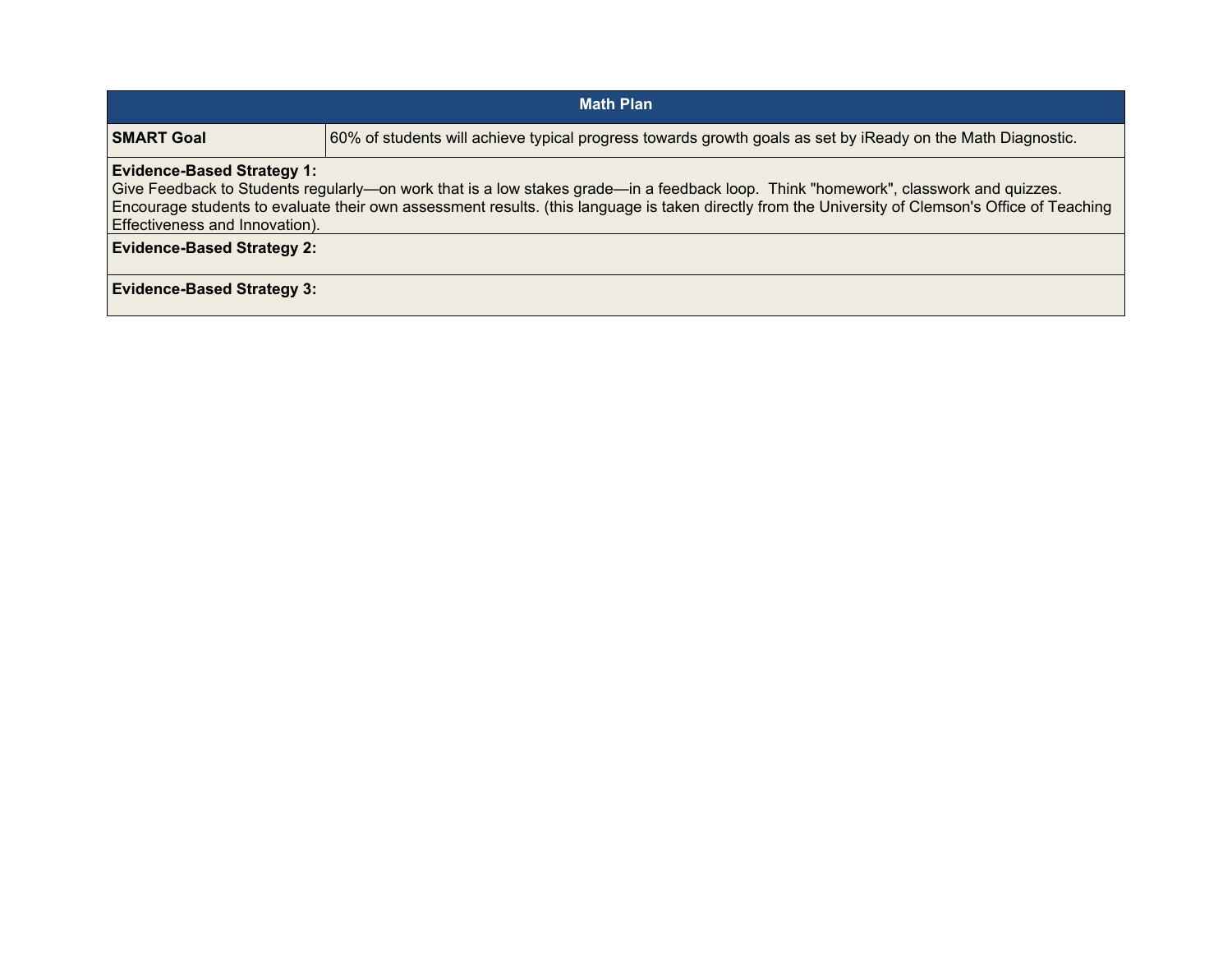| <b>Student Wholeness Plan</b>                                                                                                                                                                                                                    |                                                          |  |
|--------------------------------------------------------------------------------------------------------------------------------------------------------------------------------------------------------------------------------------------------|----------------------------------------------------------|--|
| <b>SMART Goal</b>                                                                                                                                                                                                                                | The EOY Cumulative Attendance rate will be 95% or higher |  |
| <b>Evidence-Based Strategy 1:</b><br>Individual connections to students and families which will be conducted through phone calls, text messages, home visits, and through the use of<br>ParentSquare communication in the family's home language |                                                          |  |
| <b>Evidence-Based Strategy 2:</b>                                                                                                                                                                                                                |                                                          |  |
| <b>Evidence-Based Strategy 3:</b>                                                                                                                                                                                                                |                                                          |  |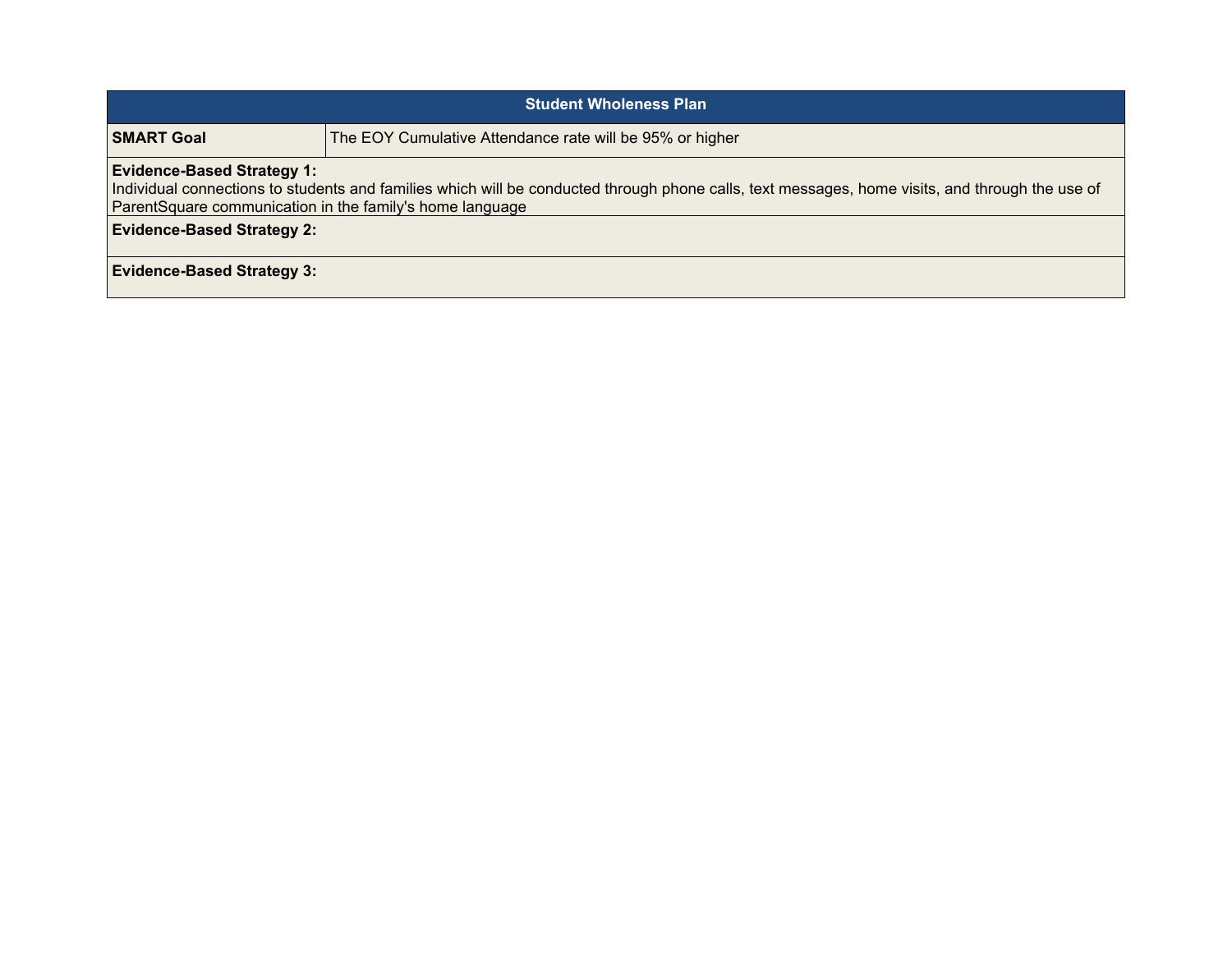| <b>4th Goal Selection:</b>        |  |  |
|-----------------------------------|--|--|
| <b>SMART Goal</b>                 |  |  |
| <b>Evidence-Based Strategy 1:</b> |  |  |
| <b>Evidence-Based Strategy 2:</b> |  |  |
| <b>Evidence-Based Strategy 3:</b> |  |  |